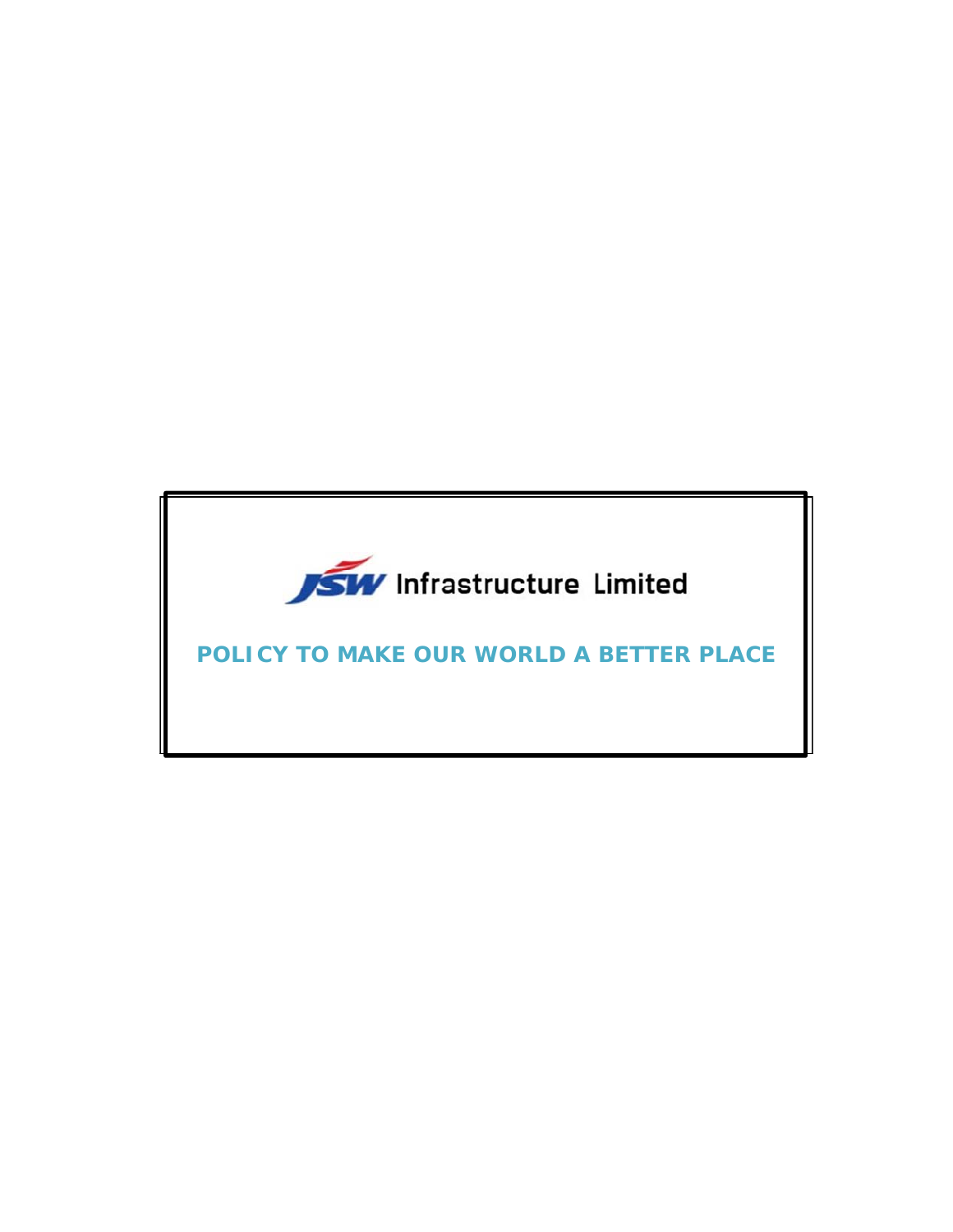## **POLICY TO MAKE OUR WORLD A BETTER PLACE**

## **PREFACE**

| <b>Title</b>               | Policy to Make Our World A<br><b>Better Place</b> |
|----------------------------|---------------------------------------------------|
| <b>Version Number</b>      | 1.00                                              |
| <b>Effective Date</b>      | 27.10.2021                                        |
| <b>Authorised by</b>       | <b>Board of Directors</b>                         |
| <b>Number of Revisions</b> | -                                                 |
| <b>Last Revised Date</b>   | -                                                 |

As part of our efforts to deliver our Sustainability Vision, we at JSW Infrastructure Limited **('JSWIL' or 'the Company')** have established a wide range of Policies to demonstrate our commitment to tackling issues such as:

- Climate change;
- Resource conservation;
- **•** Biodiversity;
- Human Rights;
- Labour practices and employment;
- Operating our business ethically.

However, we also recognise that there is a wide range of key sustainability issues\* which our Policies (and the Sustainability Framework that the Company is committed to implementing and maintaining across all our sites as a means of delivering these Policies) will not directly address, issues such as:

- Poverty;
- Hunger;
- Education:
- Sustainable Cities and Communities.

Whilst such issues may fall outside our direct ability to manage and influence through our own Sustainability Framework, we recognise that we have an indirect ability to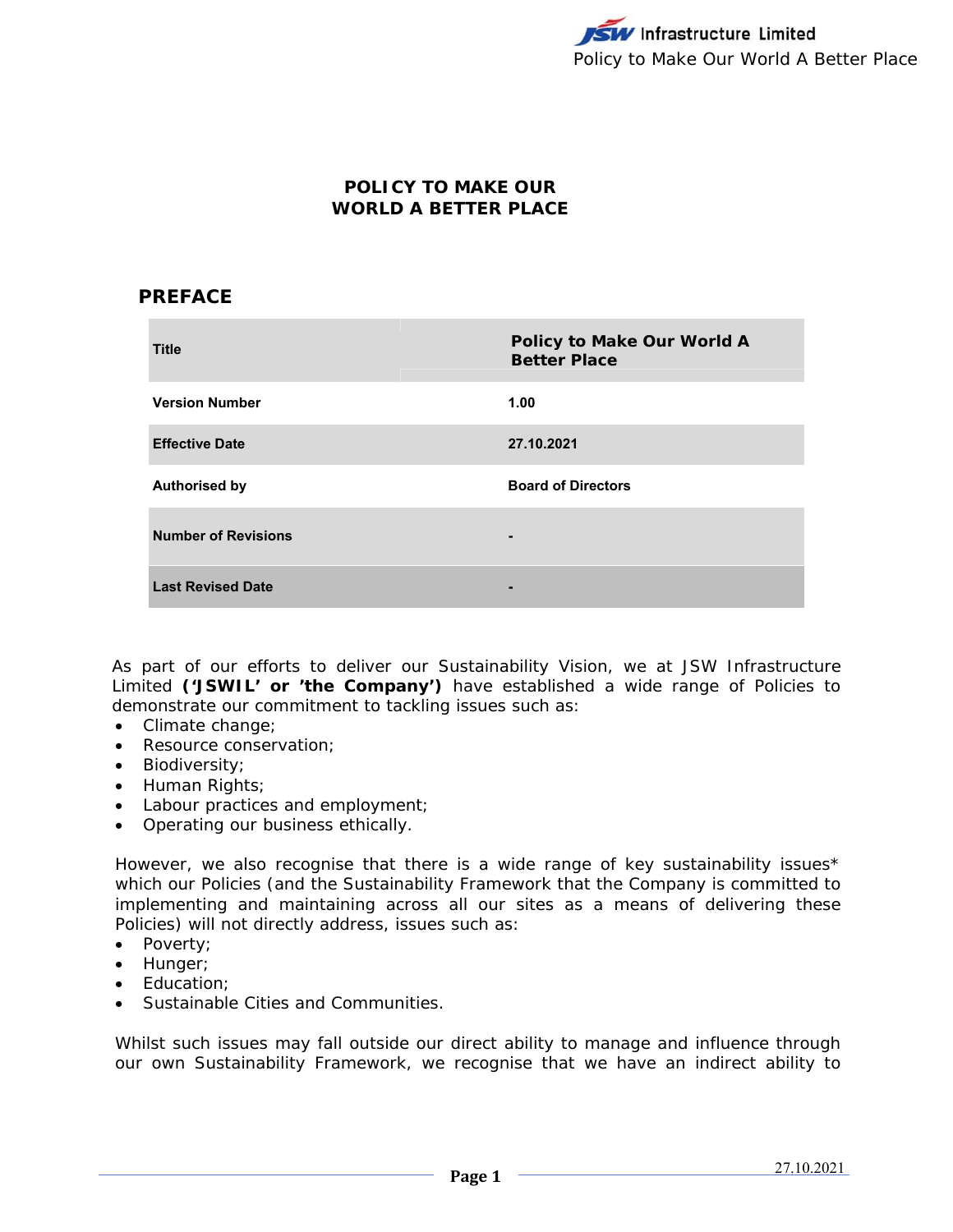impact upon these issues, and that we have a moral and social need to commit to exercise whatever capabilities we have to tackle, contribute, support, innovate, share and, where possible, trailblaze.

In furtherance of this commitment, the Board of Directors has adopted this 'Policy To Make Our World A Better Place'.

In pursuance of our stated commitment, we have adopted a number of aims towards which we will strive.

These aims are supported by a range of actions and improvements through which those aims are to be achieved.

#### **We aim to support where we can the goal to end poverty in all its forms, everwhere.**

To do this we will:

- Encourage our sites to identify and support local projects that aim to reduce local instances of poverty;
- Support research and development into how poverty may be best tackled;
- Report on our efforts relating to this aim, be that at a site-level with our local communities, and at a corporate level with our wider stakeholders.

### **We aim to support where we can the goal to end hunger, achieve food security and improve nutrition and promote sustainable agriculture.**

To do this we will:

- Encourage our sites to identify and support local projects that aim to reduce local instances of hunger;
- Encourage our sites to identify and support local projects that aim to improve nutrition and promote sustainable agriculture;
- Support research and development into how hunger may be best tackled and food security achieved;
- Report on our efforts relating to this aim, be that at a site-level with our local communities, and at a corporate level with our wider stakeholders.

### **We aim to support where we can the goal to ensure inclusive and equitable quality education and promote lifelong learning opportunities for all.**

To do this we will:

- Encourage our sites to identify and support local projects that encourage inclusive and equitable education;
- Encourage our sites to identify and support local projects that encourage lifelong learning opportunities;
- Identify and support national schemes that seek to establish and maintain centres for inclusive and equitable quality education and /or lifelong learning opportunities;
- Report on our efforts relating to this aim, be that at a site-level with our local communities, and at a corporate level with our wider stakeholders.

#### **We aim to support where we can the goal to build resilient infrastructure, promote inclusive and sustainable industrialisation and foster innovation.**  To do this we will: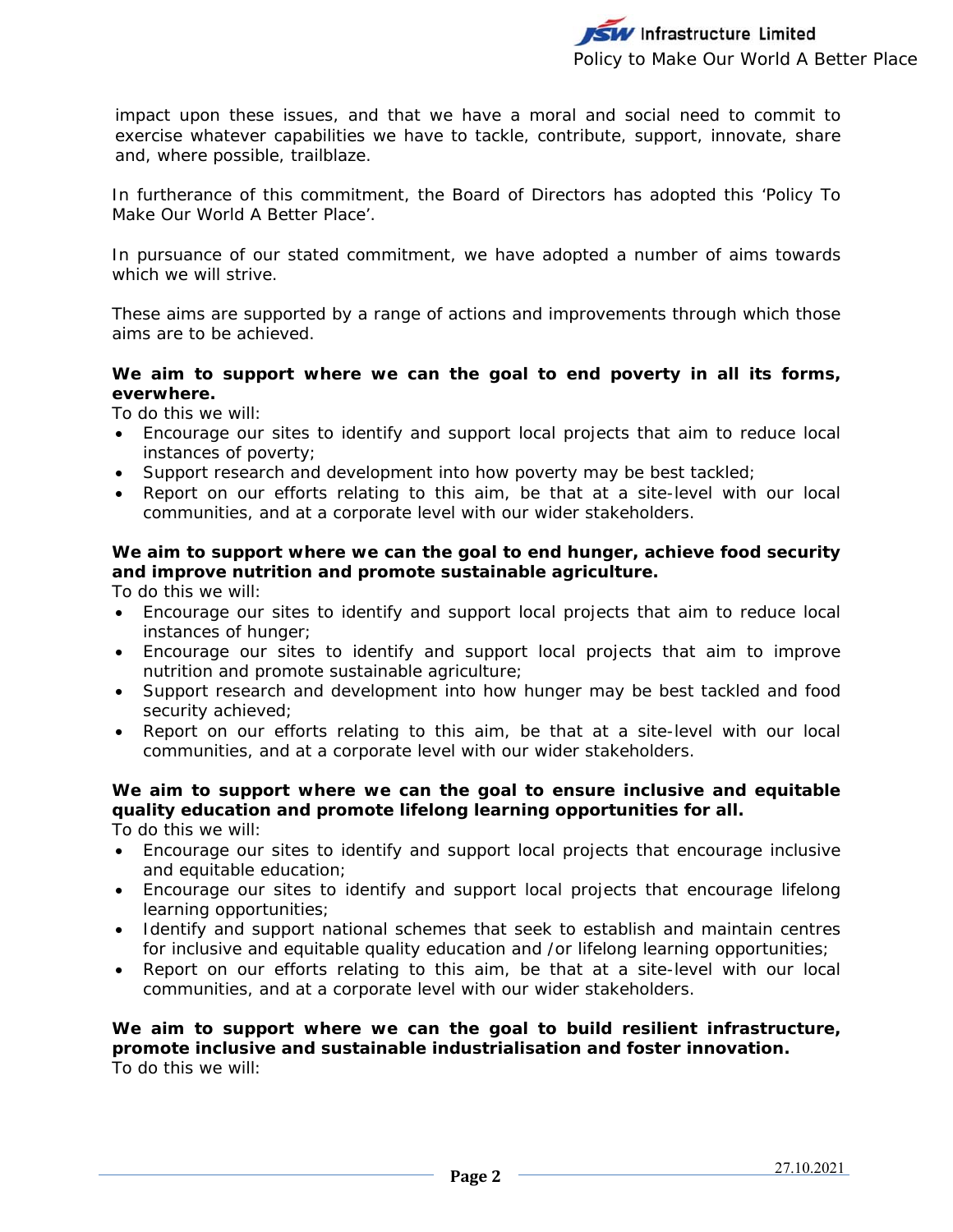- Provide expertise and support to local and national bodies and initiatives that aim to build resilient infrastructure;
- Identify and invest in instances of innovation that are likely to contribute the the goal of inclusive and sustainable industrialisation;
- Report on our efforts relating to this aim to our wider stakeholders.

#### **We aim to support where we can the goal to make cities and human settlements inclusive, safe, resilient and sustainable.**

To do this we will:

- Provide expertise and support to local and national bodies and initiatives that aim to make cities and human settlements inclusive, safe, resilient and sustainable;
- Identify and invest in appropriate projects and initiatives;
- Report on our efforts relating to this aim to our wider stakeholders.

#### **We aim to support where we can the goal to ensure sustainable consumption and production patterns.**

To do this we will:

- Provide expertise and support to local and national bodies and initiatives that aim to ensure sustainable consumption and production patterns;
- Report on our efforts relating to this aim to our wider stakeholders.

#### **We aim to support where we can the goal to strenghten the means of implmentation and revitalise the global partnership for sustainable development.**

To do this we will:

- Provide expertise and support to local and national bodies and initiatives that aim to strenghten the means of implmentation and revitalise the global partnership for sustainable development;
- Report on our efforts relating to this aim to our wider stakeholders.

#### **We aim to promote inclusive growth and equitable development.**

To do this we will:

- Ensure that we take appropriate actions to minimise any adverse impacts that we have on the social, cultural and economic aspects of Indian society, including those arising from land acquisition and use, the construction of facilities and from our current operations;
- Assess, measure and understand our impact on social and economic development, and respond through appropriate action to minimise and mitigate our negative impacts on Indian society;
- Innovate and invest in products, technologies and processes that promote the wellbeing of all segments of Indian society, including vulnerable and marginalised groups;
- Respect all forms of intellectual property and traditional knowledge and make efforts to ensure that benefits derived from this knowledge are shared equitably.

#### **We aim to promote the role of science and technology in spreading the benefits of sustainable development.**

To do this we will:

Ensure that our activities are compatible with the science and technology policies